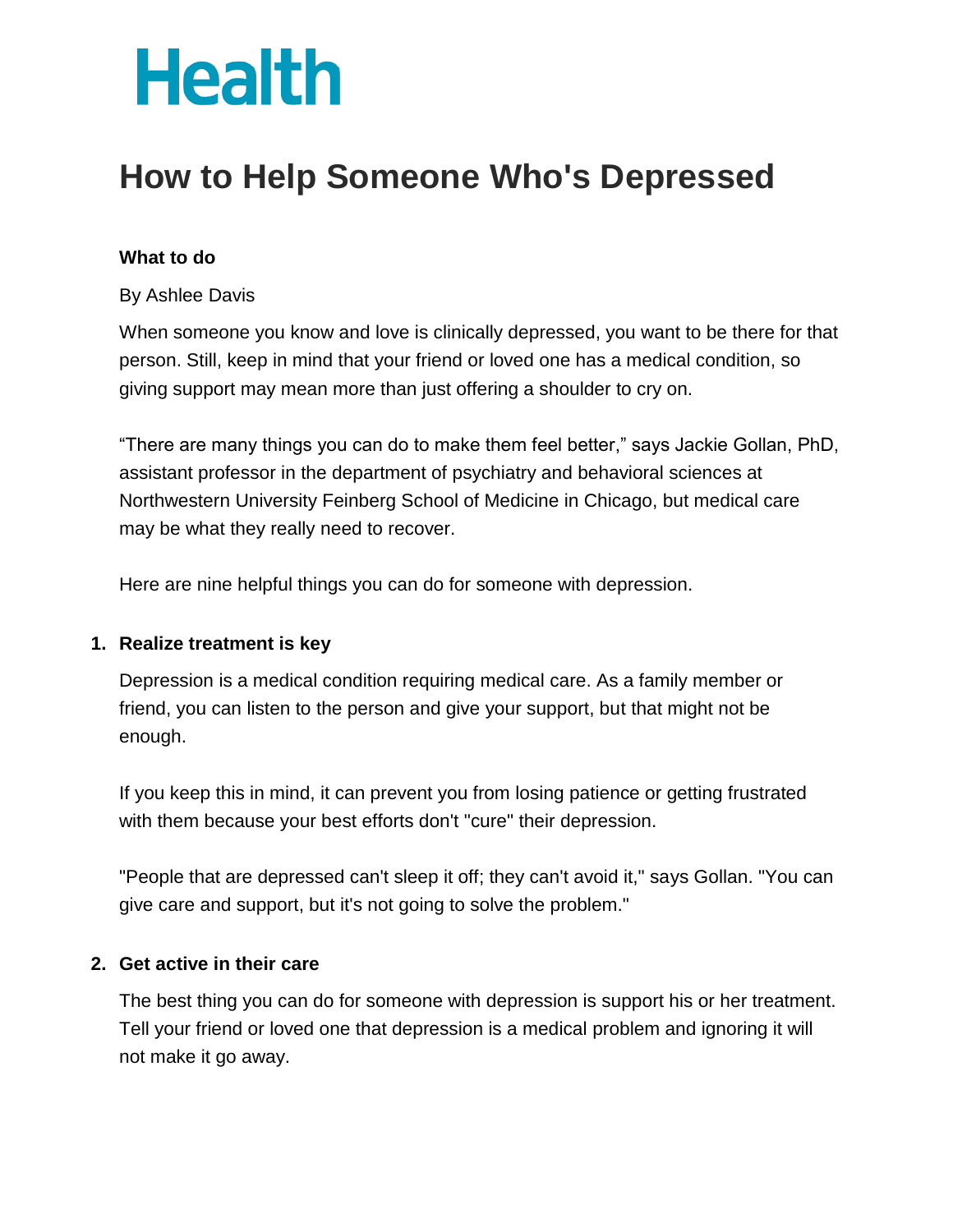"If someone breaks their leg, they are taken to a doctor or hospital," says Gollan. "If someone has depression, they need medical care and psychosocial support."

### **3. Talk about it**

Let them know that you and others care about them and are available for support. Offer to drive them to treatment or, if they want to talk to you about how they're feeling, know what to listen for.

"This can reduce risk of suicide," says Gollan. "Listen carefully for signs of hopelessness and pessimism, and don't be afraid to call a treatment provider for help or even take them to the ER if their safety is in question."

#### **4. Stay in contact**

Call or visit the person and invite her or him to join you in daily activities. People who are depressed may become isolated because they don't want to "bother" other people.

You may need to work extra hard to support and engage someone who's depressed.

"Activities that promote a sense of accomplishment, reward, or pleasure are directly helpful in improving depression," says Gollan. "Choose something that the person finds interesting." Still, keep in mind that they may not feel interested in the activity right away.

Routines that promote exercise, nutrition, and a healthy amount of sleep are helpful.

# **5. Focus on small goals**

A depressed person may ask, "Why bother? Why should I get out of bed today?" You can help answer these questions and offer positive reinforcement.

"Depressive avoidance and passivity can be reduced through activation [to help the person regain a sense of reward] and small goals of accomplishment," says Gollan.

Document and praise small, daily achievements—even something as simple as getting out of bed.